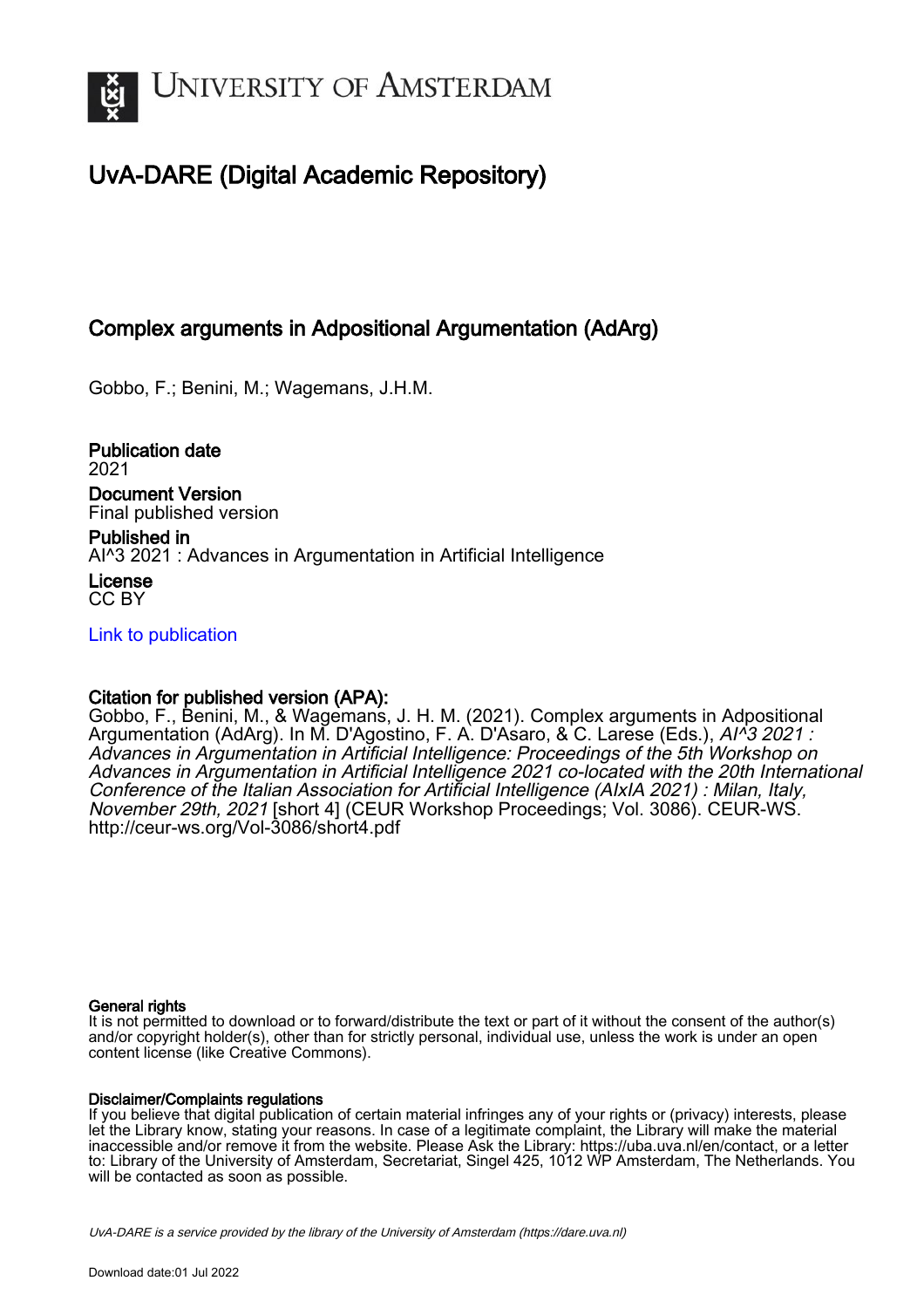# **Complex Arguments in Adpositional Argumentation**

Federico Gobbo*<sup>1</sup>* , Marco Benini*<sup>2</sup>* and Jean H.M. Wagemans*<sup>3</sup>*

*<sup>1</sup>University of Amsterdam, Spuistraat 134, NL-1012 VB Amsterdam, The Netherlands <sup>2</sup>University of Insubria, via Valleggio 11, IT-22100 Como, Italy*

*<sup>3</sup>University of Amsterdam, Spuistraat 134, NL-1012 VB Amsterdam, The Netherlands*

#### **Abstract**

Adpositional Argumentation (AdArg) is a new method for annotating argumentative discourse that represents linguistic and pragmatic information in argumentative adpositional trees. In this paper, we explain how the representation of claims and individual arguments provide the building blocks for more complex argumentation structures. We illustrate the abstract trees representing the systematic possibilities of a claim (one statement), minimal argument (one conclusion, one premise), convergent argumentation (one conclusion, multiple premises), as well as serial argumentation, when the same linguistic material plays the double role of the premise of a given argument and the conclusion of a subargument.

#### **Keywords**

computational argumentation, argumentation theory, argumentation structure, complex argumentation

## **1. Introduction**

Developing tools and models for annotating natural argumentative discourse requires a formalization of linguistic material. A major challenge in this endeavor is to find the right balance between, on the one hand, the level of linguistic detail to be incorporated in the tool or model and, on the other hand, its robustness from a formal point of view. In many approaches, the concessions are made on the linguistic side. The tools based on Walton's argumentation schemes [1] and the Toulmin model [2], for instance, produce selective representations of premises and conclusions but they do not consider a great many linguistic items relevant for identifying the fabric of the argumentation. Computational models suitable for argument mining, for instance those based on Dung's seminal paper on abstract argumentation [3], usually abstract away from linguistic details in representation the argumentation [4, 5].

Adpositional Argumentation (AdArg) is a new method for annotating argumentative discourse that aims to integrate formal robustness and linguistic accuracy, without imposing predefined structures onto the original discourse [6, 7]. Different from existing tools and models, its procedure for reconstructing the fabric of a given argumentative text leaves the linguistic

*Marcello D'Agostino, Fabio Aurelio D'Asaro and Costanza Larese, eds, 5th Workshop on Advances In Argumentation In* Artificial Intelligence (AI<sup>3</sup>2021), December01 − 03, 2021, Milan, IT

 $\bigcirc$ [f.gobbo@uva.nl](mailto:f.gobbo@uva.nl) (F. Gobbo); [marco.benini@uninsubria.it](mailto:marco.benini@uninsubria.it) (M. Benini); [j.h.m.wagemans@uva.nl](mailto:j.h.m.wagemans@uva.nl) (J. H.M. Wagemans)

 $\bigoplus$  <https://federicogobbo.name/> (F. Gobbo); <https://marcobenini.me/> (M. Benini);

<https://uva.academia.edu/JeanHMWagemans> (J. H.M. Wagemans)

Orcid [0000-0003-1748-4921](https://orcid.org/0000-0003-1748-4921) (F. Gobbo); [0000-0003-4680-5982](https://orcid.org/0000-0003-4680-5982) (M. Benini); [0000-0001-9304-5766](https://orcid.org/0000-0001-9304-5766) (J. H.M. Wagemans) © 2021 Copyright for this paper by its authors. Use permitted under Creative Commons License Attribution 4.0 International (CC BY 4.0).

CEUR Workshop [Proceedings](http://ceur-ws.org) [\(CEUR-WS.org\)](http://ceur-ws.org)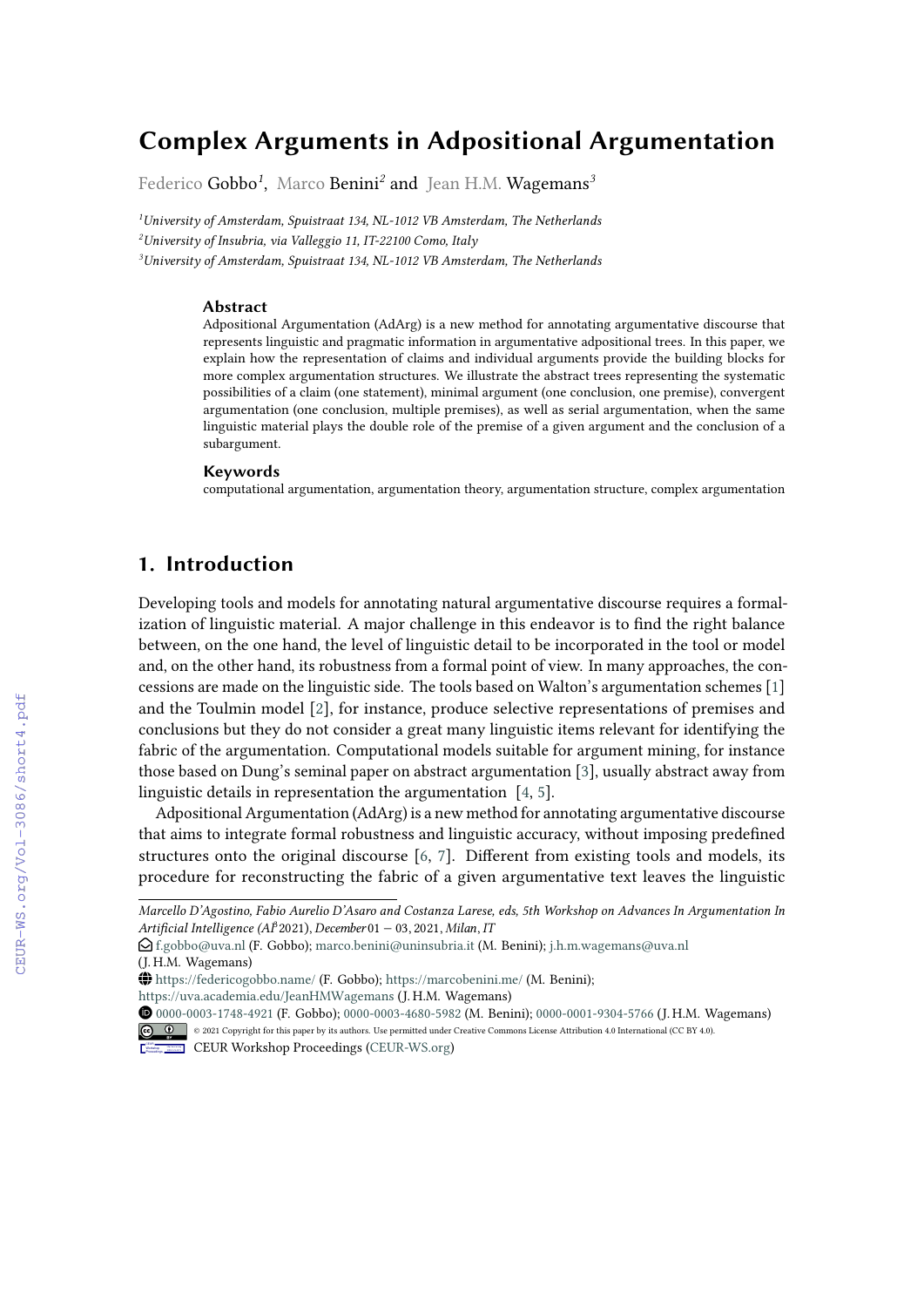material completely intact, enabling the analyst to hide or highlight aspects relevant for their purposes. In earlier work on AdArg, it is explained how the linguistic representation framework of Constructive Adpositional Grammars (CxAdGrams) [\[8\]](#page-5-0) can be combined with the argument categorisation framework of the Periodic Table of Arguments (PTA) [\[9,](#page-5-1) [10\]](#page-5-2).

The general goal of AdArg is to explicate the process of annotating natural argumentative discourse through a detailed representation of linguistic as well as pragmatic information. We argue that the formal representation of the dynamics and the results of such a process eventually facilitates textual analysis for humans as well as machines. So far, we have focused on describing how our method can represent individual arguments of various types, while acknowledging that actual argumentative discourse usually consists of a more complex whole of conclusions and premises.

In this paper, we stay at the highest level of abstraction possible, hiding the linguistic details in the small triangles ( $\triangle$ ; see all Figures below). In particular, we first explain how the representations of individual arguments provide the building blocks for complex argumentation structures. Then, we show how our method deals with complex argumentation starting from the notions of 'minimal argument' and 'argument form' described in the PTA, already presented in previous publications  $[6, 7]$  $[6, 7]$ . Finally, we illustrate the abstract trees representing the systematic possibilities of a claim (one statement), a minimal argument (one premise, one conclusion), and convergent argumentation (multiple premises, one conclusion). Moreover, we show how to conceive the abstract tree of serial argumentation, i.e., when the same linguistic material plays the double role of the premise of a given argument and the conclusion of a subargument.

## **2. Representing claims and minimal argument forms**

In the theoretical framework of the PTA, a 'minimal argument' is defined as a combination of two statements, one of which functions as the conclusion ( $\sigma$ ) and the other as the premise ( $\pi$ ). The 'argument form' of a minimal argument is the specific configuration of the subjects and the predicates of these two statements, after the analyst has reconstructed their original linguistic expression into the retrogressive normal form (conclusion, because premise)  $[11]$  $[11]$  $[11]$ .<sup>1</sup> Table [1,](#page-2-1) adapted from [\[6\]](#page-5-3), offers a synthetic overview of the four normal forms of minimal arguments, one for each Quadrant (O) [\[9\]](#page-5-1).

#### <span id="page-2-1"></span>**Table 1**

Overview of abstract minimal arguments in the PTA

| Quadrant $(O)$ |                                            |                                     | conclusion $(\sigma)$ premise $(\pi)$ retrogressive normal form                                                   |
|----------------|--------------------------------------------|-------------------------------------|-------------------------------------------------------------------------------------------------------------------|
| $\alpha$       | a is $X$<br>$\alpha$ is $X$<br>q is $\top$ | a is Y<br>$b$ is $X$<br>r is $\top$ | <i>a</i> is X, because <i>a</i> is Y<br><i>a</i> is X, because <i>b</i> is X<br>q is $\top$ , because r is $\top$ |
|                | q is $\top$                                | q is $Z$                            | q is $\top$ , because q is Z                                                                                      |

<span id="page-2-0"></span><sup>&</sup>lt;sup>1</sup>In the actual discourse, a minimal argument can also be expressed in a progressive form (premise, therefore conclusion) [\[12,](#page-5-6) p. 33]. Here we stick to the retrogressive form (conclusion, because premise), indicated by:  $\rightarrow$ . Formally, they are equivalent.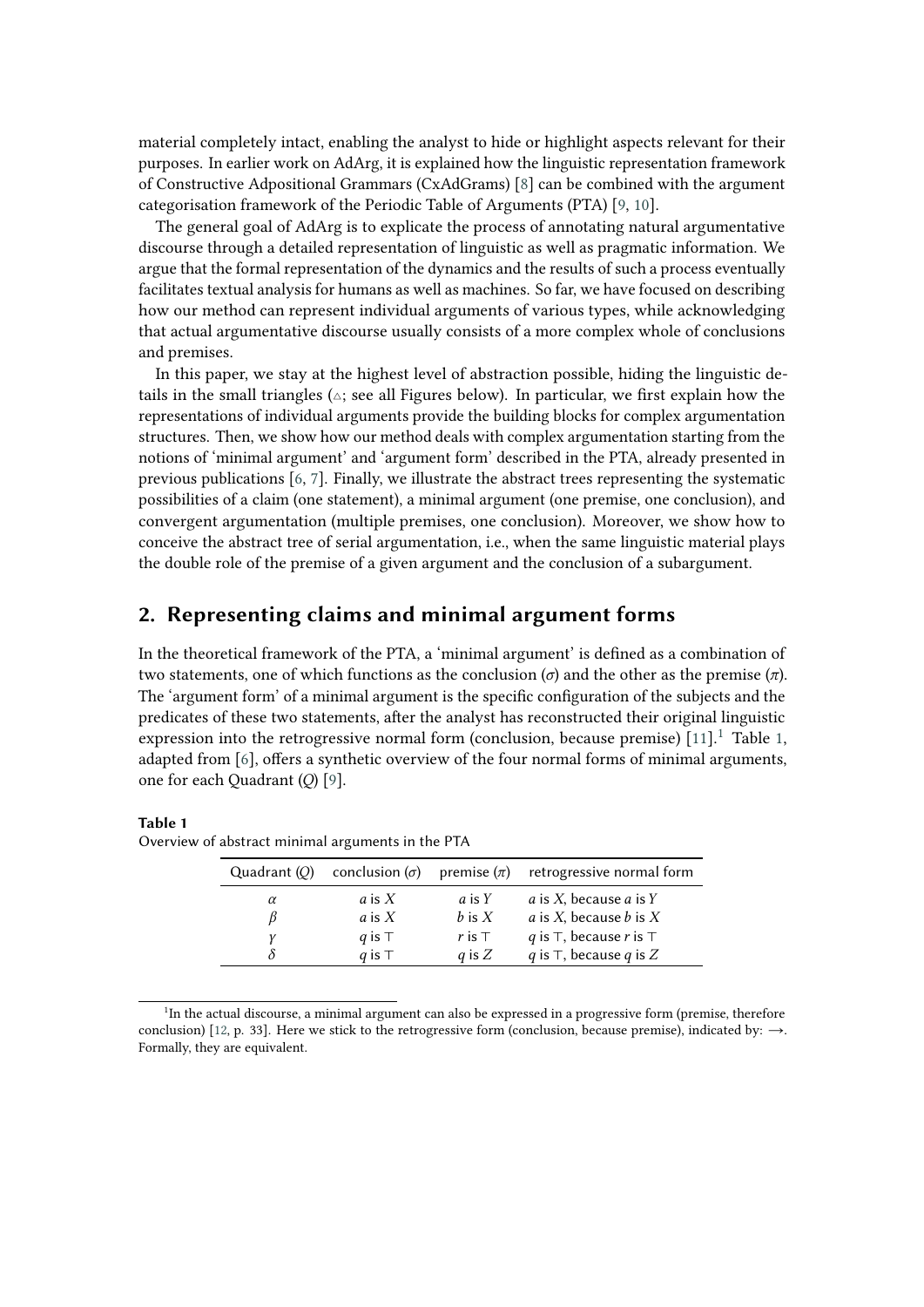When annotating argumentative discourse, the analyst may find various constellations of statements relevant to include in the representation. The first and simplest possibility is the presence in the discourse of a 'claim', i.e., a single statement not supporting another one. By default, such a statement is interpreted as a conclusion  $(\sigma)$  – Figure [1,](#page-3-0) adapted from [\[7\]](#page-5-4), left. Regarding minimal arguments, which consist of two statements, Figure [1](#page-3-0) (center, right) shows that the form of the arg-adtrees depends on the Quadrants where they actually belong; each of them corresponds to the retrogressive normal forms already seen in Table [1.](#page-2-1)



<span id="page-3-0"></span>**Figure 1:** Claims (left) and abstract trees of minimal argument forms (center, right)

The level of natural language data is always at the bottom layer of the leaves in the arg-adtree, conventially indicated by 'txt', which is substantiated in Figure [1](#page-3-0) by the subjects  $(a,$ b) and predicates  $(X, Y)^2$  $(X, Y)^2$ . The small triangles  $(\triangle)$  indicate that it is possible to unfold the linguistic structure of that data using the theoretical framework of Constructive Adpositional Grammar [\[8,](#page-5-0) [6\]](#page-5-3).

The unfolding of the minimal argument forms shows the fundamental structures of abstract arg-adtrees. Figure [2](#page-3-2) illustrates that the structure of Alpha, Beta, and Gamma arguments consists of different configurations of subjects  $(a, b)$  and predicates  $(X, Y)$  of the propositions  $(a, r)$ involved, while the premise of Delta arguments has a predicate  $(Z)$  attributed to the conclusion, which appears in the arg-adtree as quoted  $(q)$  [\[9\]](#page-5-1).



<span id="page-3-2"></span>**Figure 2:** Basic abstract trees of the Alpha, Beta and Gamma (left), and Delta (right) arguments

<span id="page-3-1"></span><sup>&</sup>lt;sup>2</sup>The "is true" (is ⊤) that is added to the second-order arguments of the Gamma and Delta quadrants is not a logical value but expresses in natural language the standardized doxastic commitment of the arguer to the acceptability of the proposition.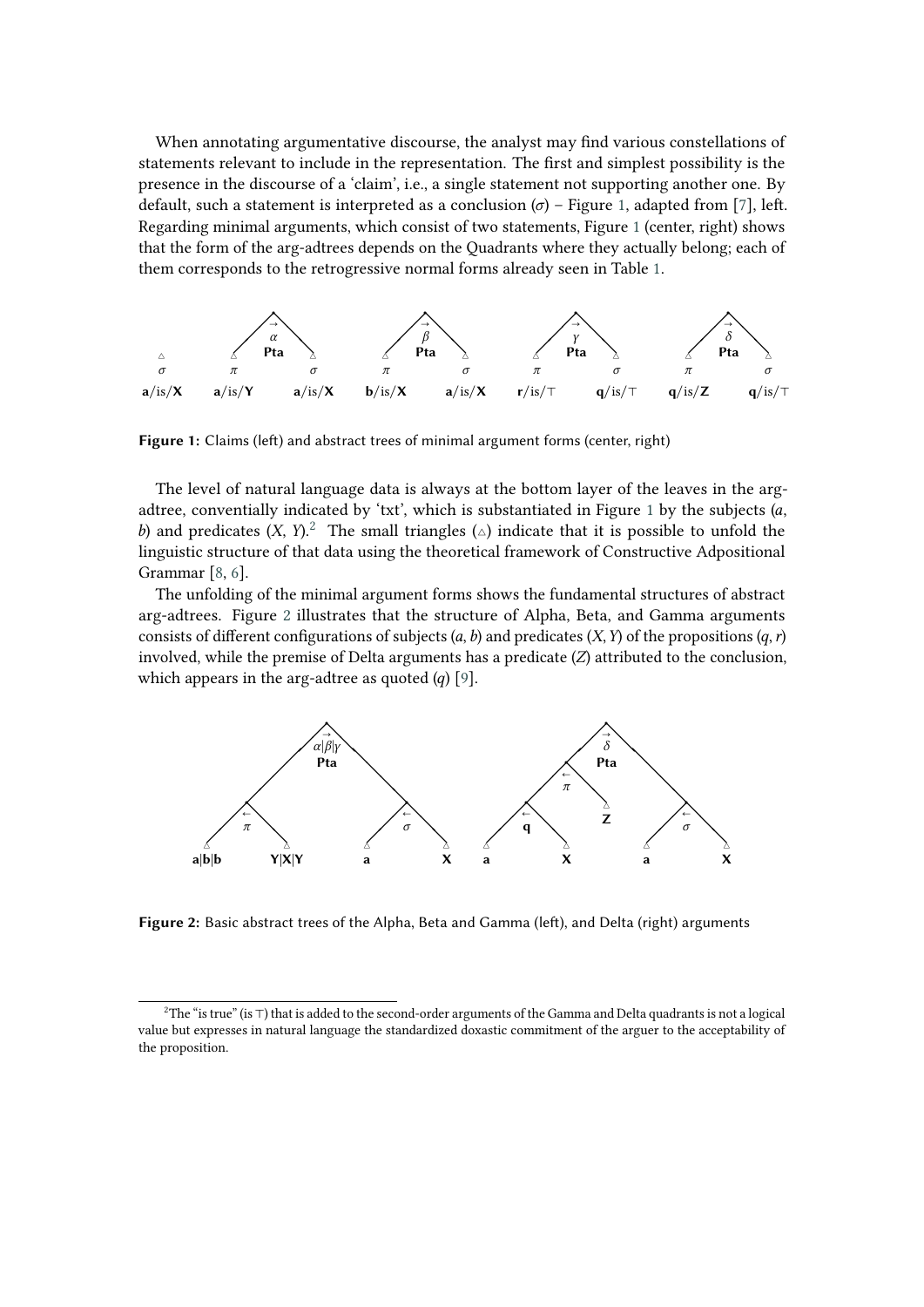### **3. Representing complex arguments**

Unlike minimal arguments, complex arguments have either multiple premises or use the premise  $(\pi)$  as the conclusion ( $\sigma$ ) for a subargument, i.e., an argument depending on the main one: the first ones are right-growing, called *convergent*, while the second ones are called *serial*. Serial arguments are so called because they provide a complex argument which is, literally, a chain of minimal arguments. Convergent arguments consist of one conclusion  $(\sigma)$  supported by the finite multiple premises  $(\pi_1, \pi_2, ..., \pi_n)$ . The conclusion may be supported by different types of arguments, depending on the specific minimal argument form identified when analyzed in isolation.



**Figure 3:** The abstract arg-adtrees of complex arguments: convergent (left) and serial (right)

In serial arguments, the same linguistic element (txt) plays the role both of the premise  $(\pi_1)$  of the hierarchically highest argument and of the conclusion  $(\sigma_2)$  of the subargument. To represent this double function of txt, the notation  $\omega(\pi_1, \sigma_2)$  is used, in which the  $\omega$  graphically represents the two halves of a chain ring. Specifically,  $\omega(\pi_1, \sigma_2)$  represents the reason why the two arguments can be joined. The intuition is that  $\pi_2$  *implies*  $\sigma_2 = \text{txt} = \pi_1$ , which in turn *implies*  $\sigma_1$ . The verb *implies* clearly shows that the logic of the arguer comes in here: whatever notion of implication she uses, it has to interpolate  $\pi_2$  and  $\sigma_1$  through txt. For example, if the arguer uses classical logic, *implies* would be the Aristotle's implication ⊃, thus  $\omega(\pi_1, \sigma_2)$  stands for the logical tautology  $(\pi_2 \supset X) \wedge (X \supset \sigma_1)$ , explaining how the arguments meet on X, which gets instantiated to txt. However, the arg-tree representation is pre-logical, and it does not force any specific way to interpret ω. In fact, whatever notion of *implication* ⊃ and *meet*<sup>[3](#page-4-0)</sup> ∧ the arguer uses, it has to support the fact that  $(\pi_2 \supset \text{txt}) \land (\text{txt} \supset \sigma_1)$ . Hence, the argumentation conveys also a snapshot of the *logic* of the arguer, and it is contained in the representation tree. This marks a huge difference with most other approaches, in which the logic is presumed.

## **4. Discussion and further work**

In this paper we have described how AdArg represents various constellations of argumentative statements expressed in natural language. The representation results in an annotation of the discourse that reveals argumentation structures and patterns. This annotation is *pre-logical*: it shows exactly where the logic comes in, and thus, in the eyes of the argumentation analyst, it

<span id="page-4-0"></span> $3$ The name is not by chance, reminding to the interpretation of conjunction in algebraic lattices.